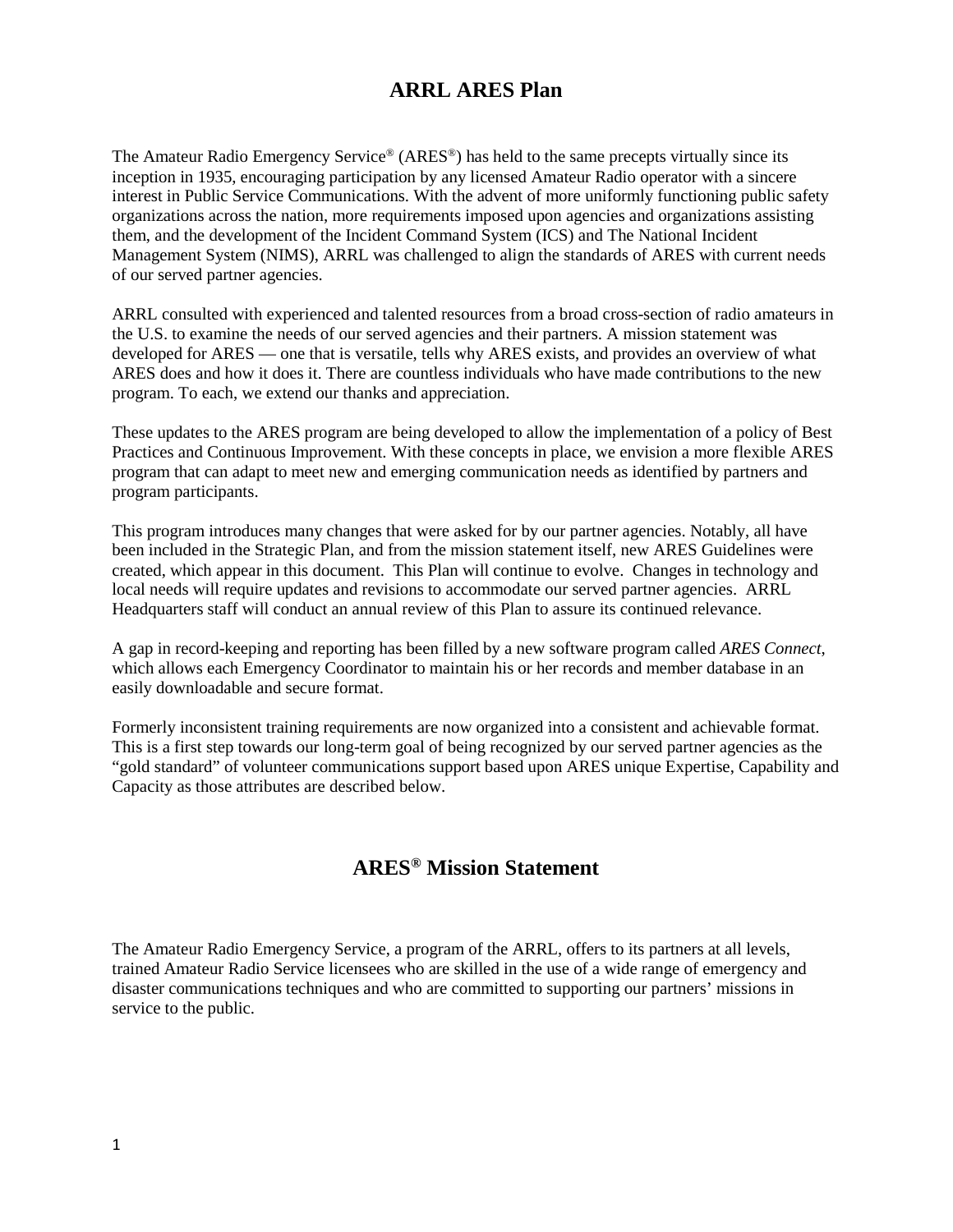## **ARES® Vision Statement**

The Amateur Radio Emergency Service® (ARES®), a program of ARRL, The national association for Amateur Radio®, is comprised of organized, trained, and identified Amateur Radio operators who augment and support vital communications on behalf of the public through partner agencies and organizations during emergencies and disasters. The Amateur Radio Emergency Service, through its volunteer radio communicators, strives to be an effective partner in emergency and disaster response, providing public service partners at all levels with radio communications expertise, capability, and capacity.

## **Our Expertise, Capability, and Capacity**

### *Expertise*

Amateur Radio operators ("hams") possess unique skills. While a ham's license allows the operation of radio equipment on a wide range of frequencies with varying propagation conditions, hams also are capable of setting up field stations and portable antennas, and using non-conventional means of getting a message through when other systems are overloaded or have failed.

These skill sets are created and improved by the local ARES (Amateur Radio Emergency Service) group through thorough training that is formal or informal, and often in conjunction with local agencies where the team can meet the individuals with whom they can expect to be operating during a true emergency. This effort is a strong contributor to developing mutual trust and understanding among the key individuals managing any emergency operation, and should be exercised at every opportunity.

### *Capability*

ARES groups have actively engaged in the following steps so that they have the ability to perform certain actions and meet their objectives. Further, a goal of the ARES program is to ensure that program participants continue to improve and develop additional capabilities for serving the needs of partners.

- Net operations and traffic passing provide experience in on-the-air operating, including net procedures and routines that are easily learned and adopted. Experience resulting from regular net participation ensures that established procedures and routines for net participation become rote practices for participants.
- The Amateur Radio discipline of DXing (contacting distant stations) offers ways of improving skills in operating under adverse conditions like interference (QRM) and static (QRN). The skills involved in copying transmissions subject to severe noise levels or interference come only through the actual experience of operating under severe conditions. Contacting DX stations, even occasionally, offers the unique experience necessary for skill level improvement.
- Radiosport, also known as "contesting," teaches ways to operate with a fixed format at high contact rates. Learning a fixed routing plan and employing common practices and terminology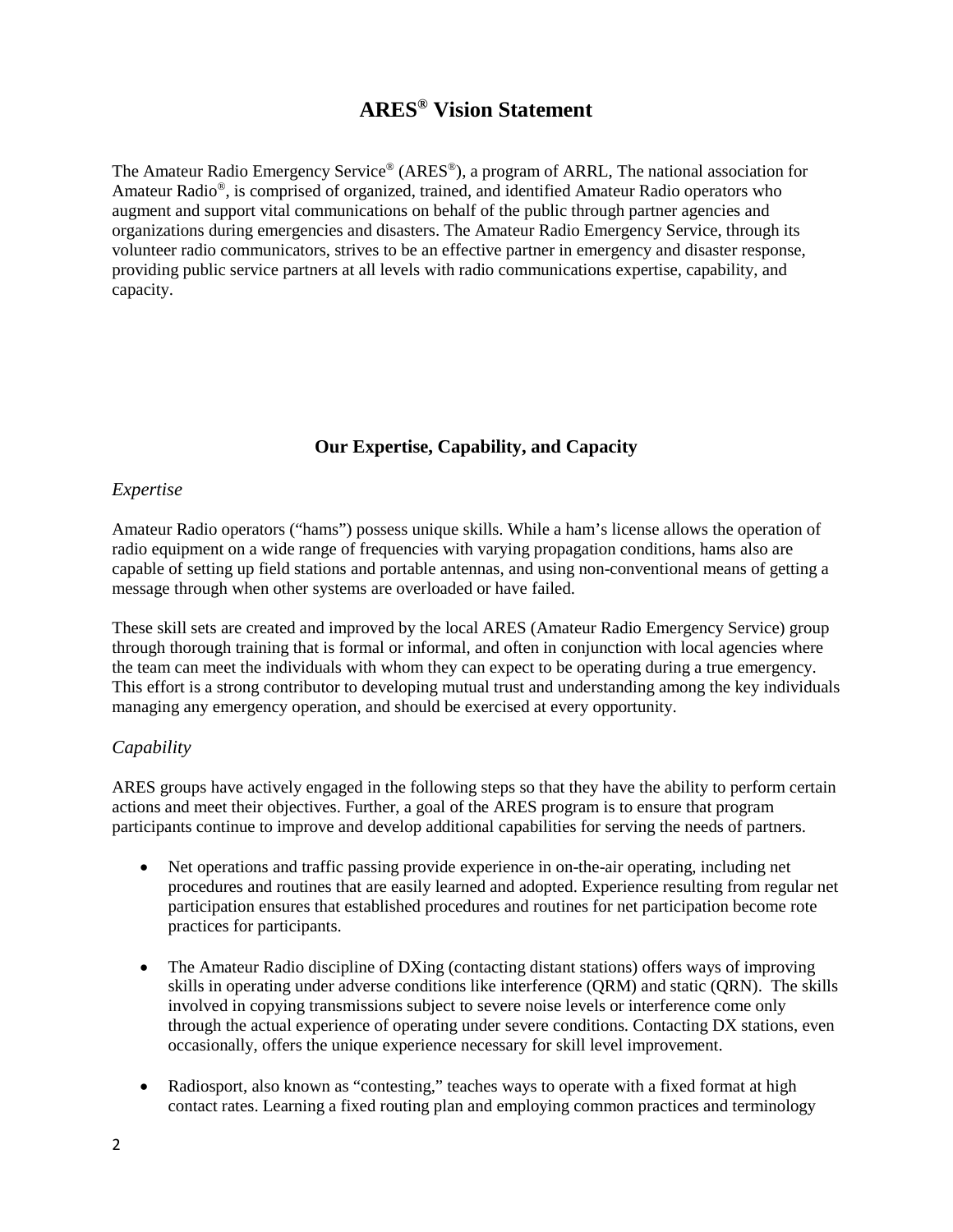sets the expectations for network participants so they can anticipate the procedures used by the net and more readily adapt to the net routines.

- Effective exercises offer locally developed scenarios to practice for hazards and threats. Having an established written policy relating to the most likely emergency scenarios allows ARES participants to understand the procedures for activating for a given situation. Severe weather events may be quite different from a wildfire, for example, requiring contact with different agencies and different skill sets from ARES participants. A well-written emergency communications plan greatly simplifies activation procedures and ensures that smaller items are not inadvertently overlooked.
- Emergency and disaster response provides experience with actual pressures and changing requirements found in such environments. Having the opportunity to participate in emergency or disaster response offers one with valuable lessons and experiences. Therefore, it is important for those involved in the response to participate in the After-Action Reports (AAR) and debriefing process, so that all participants can learn from those who have operated in emergency conditions. Careful attention to details and retention of notes is an important part of completing this important educational task.

#### *Capacity*

In this application, *capacity* means the limits imposed by available ARES resources and the scope of the Amateur Radio service. These limits may be technical, personnel, equipment, or regulatory, in nature, and may prevent an ARES group from providing additional services. Each ARES group has capacity limits, and it is incumbent for ARES Leadership to be acutely aware of their capacity to serve, so the group is never overcommitted. Further, each group should strive to match their capacity with partner needs and plan for extension of that capacity as appropriate. An emergency communications plan should detail existing ARES group capacity and plans for expansion, depending upon local needs.

There are two methods for establishing and determining capacity:

- 1. Utilization of effective communications methodologies, including
	- Various available field resources for communicating, such as VHF, UHF, HF, repeaters, accepted simplex frequencies, and local/regional HF networks
	- Integrating messaging networks such as high-speed multimedia (HSMM) networks, the National Traffic System (NTS), and NTS-Digital (NTSD), along with new technology and data communications, and
	- Cross-training with other communications services such as Salvation Army Team Emergency Radio Network (SATERN), Military Auxiliary Radio Service (MARS), and local public safety.
- 2. Engagement with the Community through
	- Working with state and local officials
	- Participation in neighborhood programs
	- Cooperating with local CERT, National Weather Service SKYWARN, and similar programs, and
	- Assisting with community events, such as rallies, races, marathons, parades, all of which create training opportunities and team building.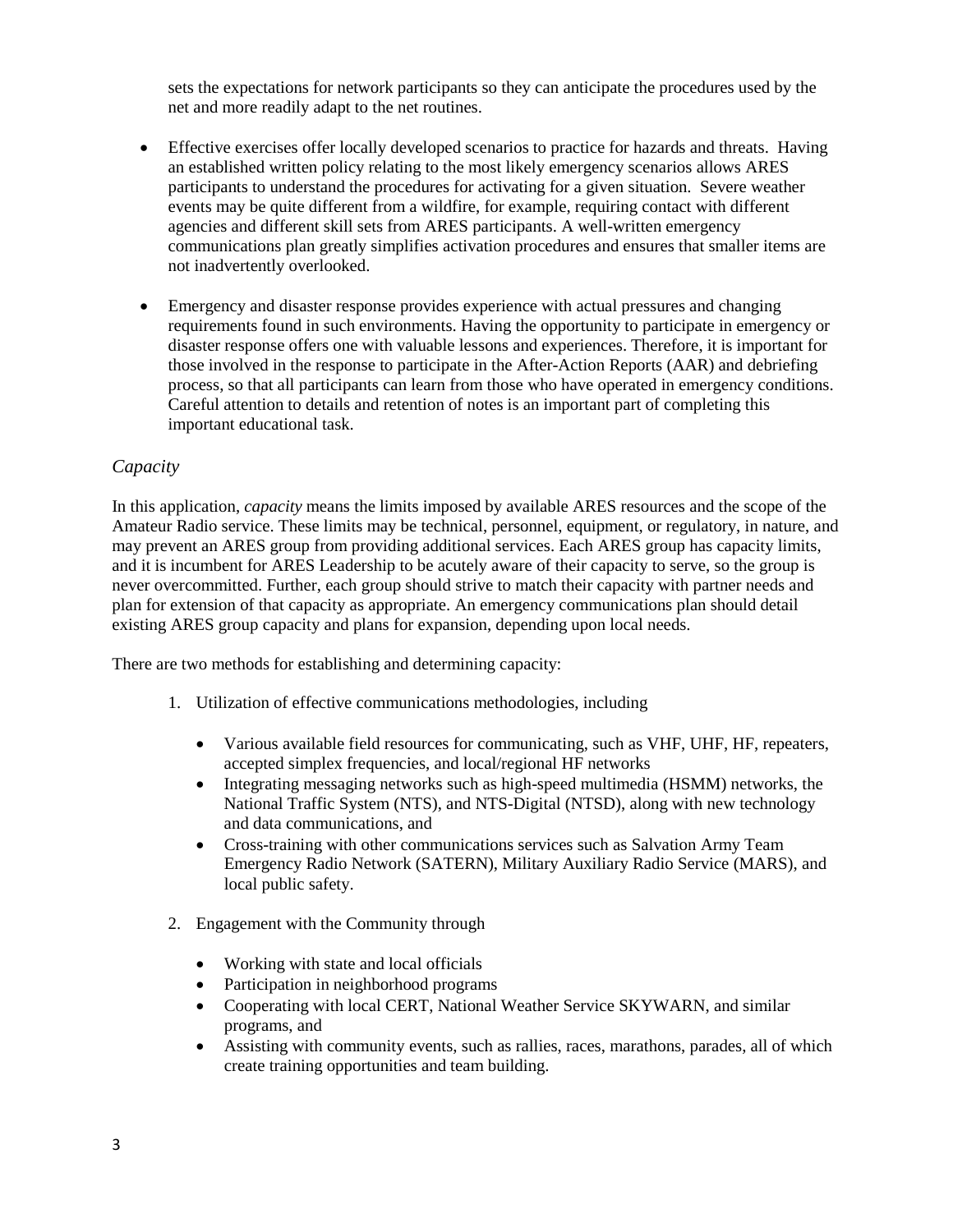# **ARES® and Its Relationship with Message Traffic**

The Amateur Radio Emergency Service® (ARES®) is chartered with providing emergency communications support. This support can take many forms, but it does by its very concept include the transmission of third-party messages for our partner organizations and the communities we serve.

This document provides a high-level perspective on ARES, which may be incorporated into any ARES operation, whether it is providing service in a disaster, or at a community public service event. Training in both net operating and message formatting can be found in several well-regarded publications, including The Amateur Radio Public Service Handbook, first edition; The ARRL Operating Manual, eleventh edition; The National Traffic System's NTS Methods and Practices Guidelines [\(http://www.arrl.org/files/file/NTS\\_MPG2014.pdf\)](http://www.arrl.org/files/file/NTS_MPG2014.pdf);

The NTS Manual [\(http://www.arrl.org/files/file/Public%20Service/NTS\\_Manual2015.pdf\)](http://www.arrl.org/files/file/Public%20Service/NTS_Manual2015.pdf); and The ARES Field Resource Manual.

It is incumbent upon every Emergency Coordinator (EC) to develop a Standard Operating Procedure for his or her organization that includes clear liaison procedures for working with served partner agencies and regional traffic nets for fast and efficient handling of both tactical and strategic messages. This is what we do! The organization should not limit itself to any specific messaging format or system, but develop the operating skills and capacity to accommodate a wide variety of formats to meet the ever-changing needs due to propagation, agency requirements, or technology.

Some things to keep in mind:

- ARES, as it is working with its partners, will need to handle messages and send those messages using partner-preferred forms in lieu of or in addition to NTS Radiograms.
- ARES will need to accept responsibility and be held accountable for timely delivery and tracking of messages, which were sent on behalf of partners.
- ARES participants as their skills (qualifications) improve via training and performing tasks shall be familiar with, and use, multiple digital communication protocols for messaging.
- ARES groups should invite NTS personnel to work with them as they assist with messaging for their Partners. However, the protocols used by ARES and its partners will necessarily take priority over other alternative systems.

The leadership of the local ARES group should have a clear knowledge of local and regional traffic nets. Knowing the schedules of these nets may allow rapid access to a trained and ready outlet for urgent traffic. Further, knowledge of the organizational structure for these nets, specifically the names, call signs, and contact information of the Net Managers, is extremely valuable in the event that a net needs to be activated outside of its normal schedule. Liaison, participation, and traffic handling with these nets are all vitally important to having an effective relationship and the ability to pass important traffic when it needs to happen.

The EC should examine the potential types of emergencies that may affect his or her communities and formulate a basic "Quick-Start" plan for each scenario. This plan should include each served partner agency, expected operating frequencies, how each will be utilized, what liaisons will be required, and how stations will be prioritized and assigned. The Quick-Start document can serve as a standard policy for consistent procedures when an activation occurs.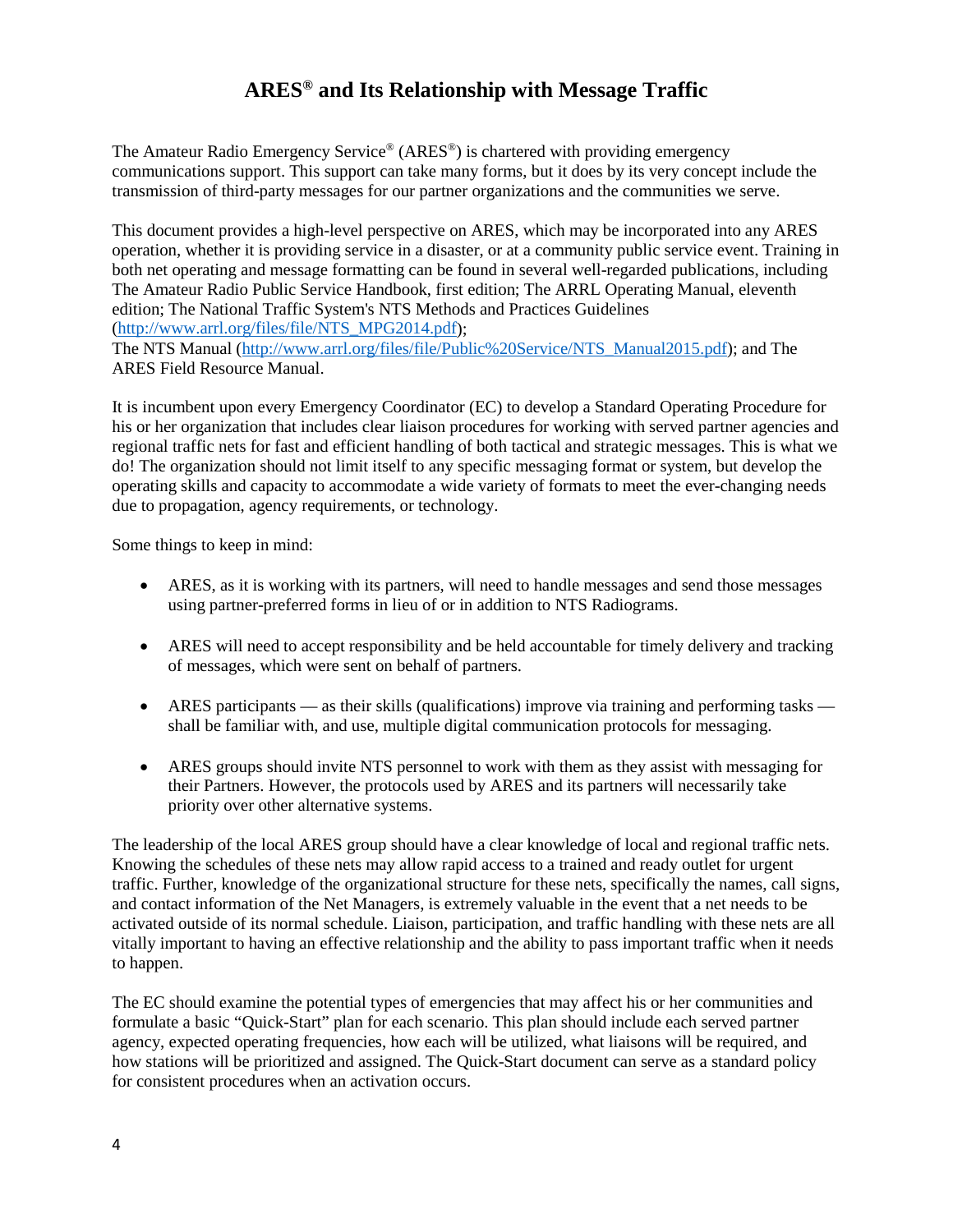## **Qualifications for Membership in ARES**

All participants shall have a valid Amateur Radio license issued by the Federal Communications Commission. All participants must have a serious interest in providing volunteer radio communications support in an emergency. All participants shall have an interest in self-improvement and maintaining standards for excellent community service.

Previously, participation in ARES was open to all interested Amateur Radio operators. The only requirements were a valid FCC license and an interest in serving. There were no requirements for ARES participants to be trained and no skill sets were specified. In contrast, many of the partner agencies that ARES serves have mandated and structured training programs where all participants receive the same training and, when activated, or assigned to serve an agency in the field would be qualified to assume any position to which they were assigned.

Therefore, changes have been made to resolve this issue identified by our partners about the inconsistent training required of ARES participants. Under this policy, a national standard for qualification in ARES is instituted to address the needs of our partners. Training is expected to be phased in over time and will be required for all ARES participants. Such training will be measurable and recognized across a broad spectrum of the country by served partners.

Three levels of training will allow ARES participants to enter the program and migrate to higher levels of qualification and service.

- Level 1 This is the primary level for those who choose a non-leadership role as well as those new to Amateur Radio or emergency communications. This introductory training is conducted by the local ARES group to meet their needs and those of their served agency or partners. This training could be formal or informal, and would introduce the ARES participant to the fundamentals of emergency communications and provide instruction on how participants are to conduct themselves while serving in the field or otherwise activated. Participants may elect to remain at this level, or any level, based upon the extent of their desired ARES involvement.
- Level 2 To qualify for this level, participants shall have completed the following courses: ARRL's EC-001 *Introduction to Amateur Radio Emergency Communications* (a no-cost program) and FEMA IS-100, IS-200, IS 700, and IS-800. Participants are also encouraged to take advantage of training opportunities available through partners to enhance their knowledge and skill set.
- Level 3 This level of training prepares ARES participants to take on leadership positions such as EC, ADEC, DEC, ASEC, and SEC, and other designated positions in the ARES program. Participants are required to complete ARRL's *EC-016, Emergency Communications for Management*, when available along with FEMA Professional Development Series of courses IS-120, IS-230, IS-240, IS-241, IS-242, IS-244, and IS-288 the Role of voluntary Organizations in Emergency Management. Participants also are encouraged to complete the FEMA courses IS-300, and IS-400 should they be available locally.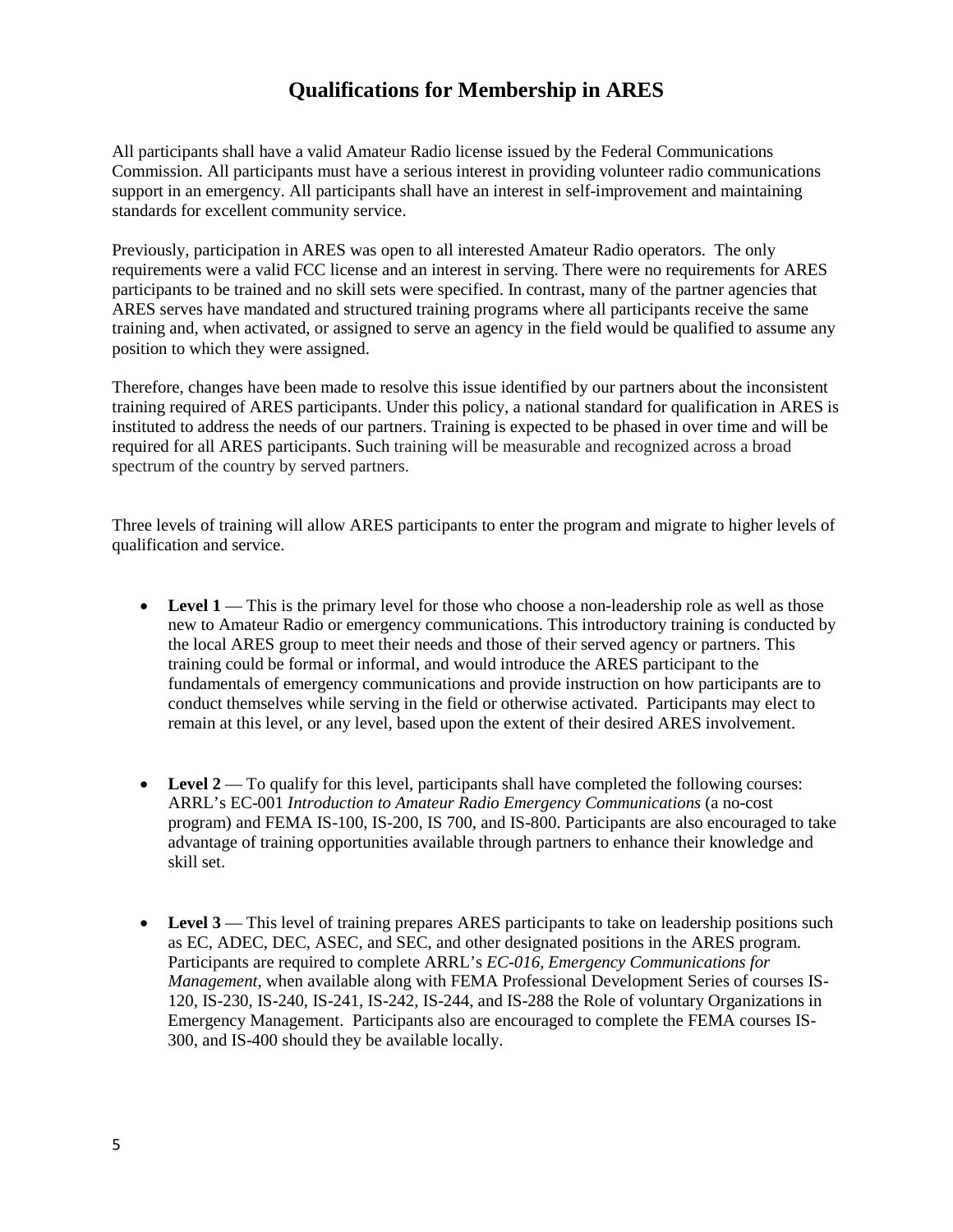Completion of all training programs will be verified by the participant's Emergency Coordinator (EC) before the participant advances to the higher level. Those individuals holding leadership positions as the new program is introduced will be allowed one (1) year, or such further time period as authorized by the SM, to complete the necessary training to meet qualifications for Level 3. Training requirements for ECs, DEC, and their assistants will be verified by their SEC or the SEC's designated individual. All ARES Personnel are strongly encouraged to participate in continuing their education through various local, state, tribal and federal programs such as Auxiliary Communications (Auxcomm). As needed, local ARES organizations may choose to add special training courses to fulfill local requirements and obligations.

## **Qualifying, Certifying, and Credentialing ARES Personnel**

Adapted from FEMA NIMS 2017 Guidelines

Qualifying, certifying, and credentialing are the essential steps, led by an Authority Having Jurisdiction  $(AHJ)$  — in our specific case,  $ARES^{\circledast}$  — that helps ensure that personnel deploying or receiving assignments in the field have the knowledge, experience, training, and capability to perform the duties of their assigned roles. These steps help to ensure that personnel across the nation are prepared to perform their incident responsibilities based on criteria that are standard nationwide. ARES participants serving other partner agencies will likely be required to work within the criteria established by those other AHJs.

*Qualification* is the process through which personnel meet the minimum established criteria — training, experience, physical and medical fitness, and capability — to fill specific positions. Within ARES, specific qualification standards are established for three different levels of ARES participation.

*Certification/Recertification* is the recognition that ARES partnership requires third-party certification in the form of a valid Amateur Radio license granted by the Federal Communications Commission, stating that an individual has met and continues to meet established criteria and is qualified for a specific position. Other certification may be required as determined by the AHJ.

*Credentialing* occurs when ARES, an AHJ, or third party provides documentation — typically an identification card or badge — that identifies personnel and authenticates and verifies their qualification for a particular position. While credentialing includes issuing credentials such as identification cards, it is separate from an incident-specific badging process, which includes identity verification, qualification, and deployment or authorization to a field location. An "ARES ID Card" will identify an individual as a member of ARES, but will not necessarily grant permission to enter a disaster area. In this context only a "Credential", in the form of an incident- specific badge, issued by the AHJ will grant such permission.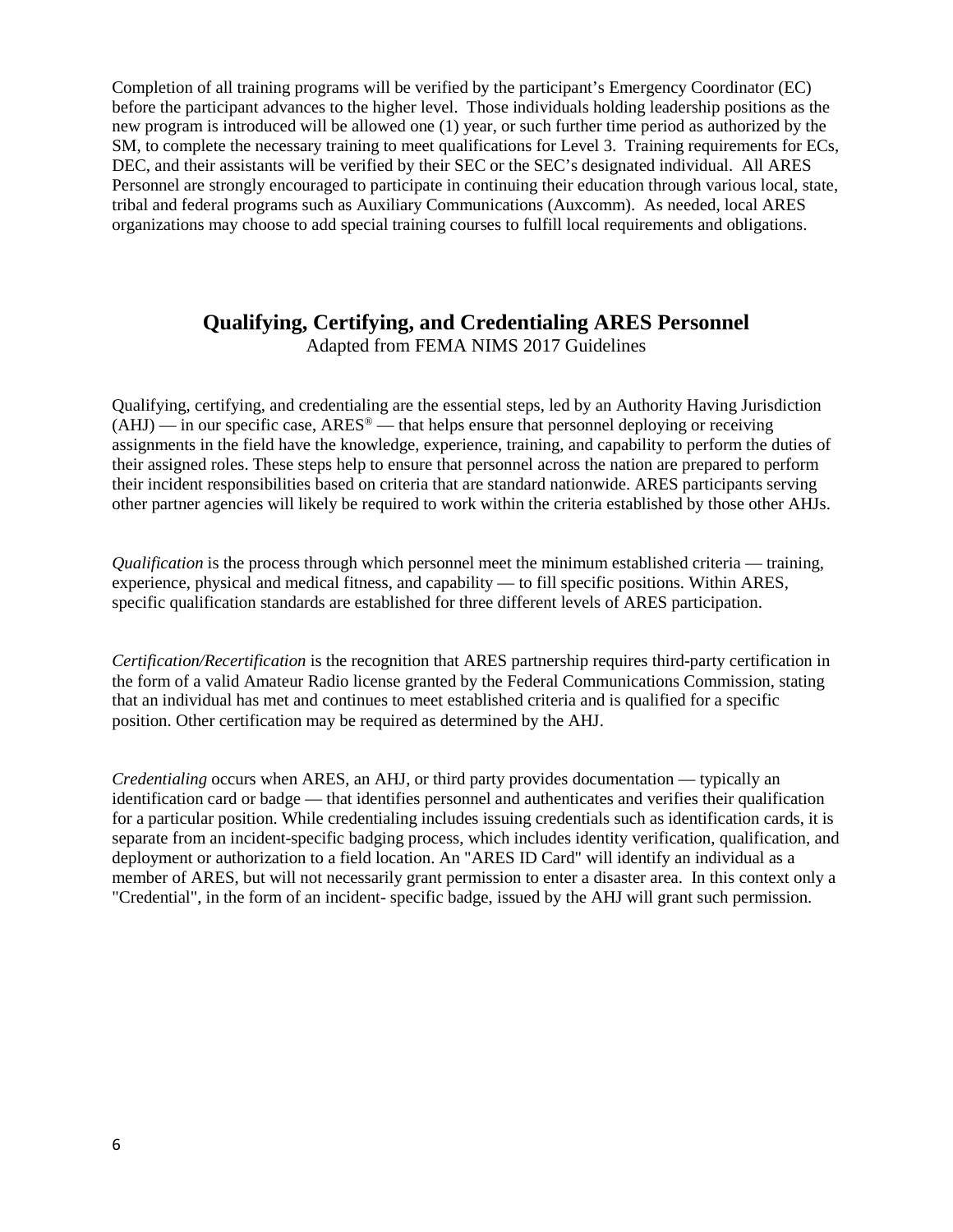#### **Applying the Qualification, Certification, and Credentialing Process**

The NIMS qualification, certification, and credentialing process (see Figure 1) uses a performance-based approach. This process enables communities to plan for, request, and have confidence in personnel assigned from other organizations through mutual aid agreements.



Nationally standardized criteria and minimum qualifications for positions provide a consistent baseline for qualifying and credentialing the incident workforce. Along with the job title and position qualifications, the position task book (PTB) is a basic tool that underpins the NIMS performance-based qualification process. PTBs describe the minimum competencies, behaviors, and tasks necessary to be qualified for a position. PTBs provide the basis for a qualification, certification, and credentialing process that is standard nationwide.

FEMA recommends minimum qualifications, but it is AHJs across the nation that establish, communicate, and administer the qualification and credentialing process for individuals seeking qualification for positions under that AHJ's purview. AHJs have the authority and responsibility to develop, implement, maintain, and oversee the qualification, certification, and credentialing process within their organization or jurisdiction. AHJs may impose additional requirements outside of NIMS for local needs. In some cases, the AHJ may support multiple disciplines that collaborate as a part of a team (e.g., an Incident Management Team [IMT]).

NIMS/ICS courses are specifically encouraged for ARES participants for two primary reasons: first, to familiarize ARES Participants with NIMS/ICS procedures and policies; and second to provide a thorough understanding of the purpose for the Incident Command System and the terminologies involved. It is important for ARES members to understand how NIMS/ICS functions and what role ARES plays in the overall disaster response.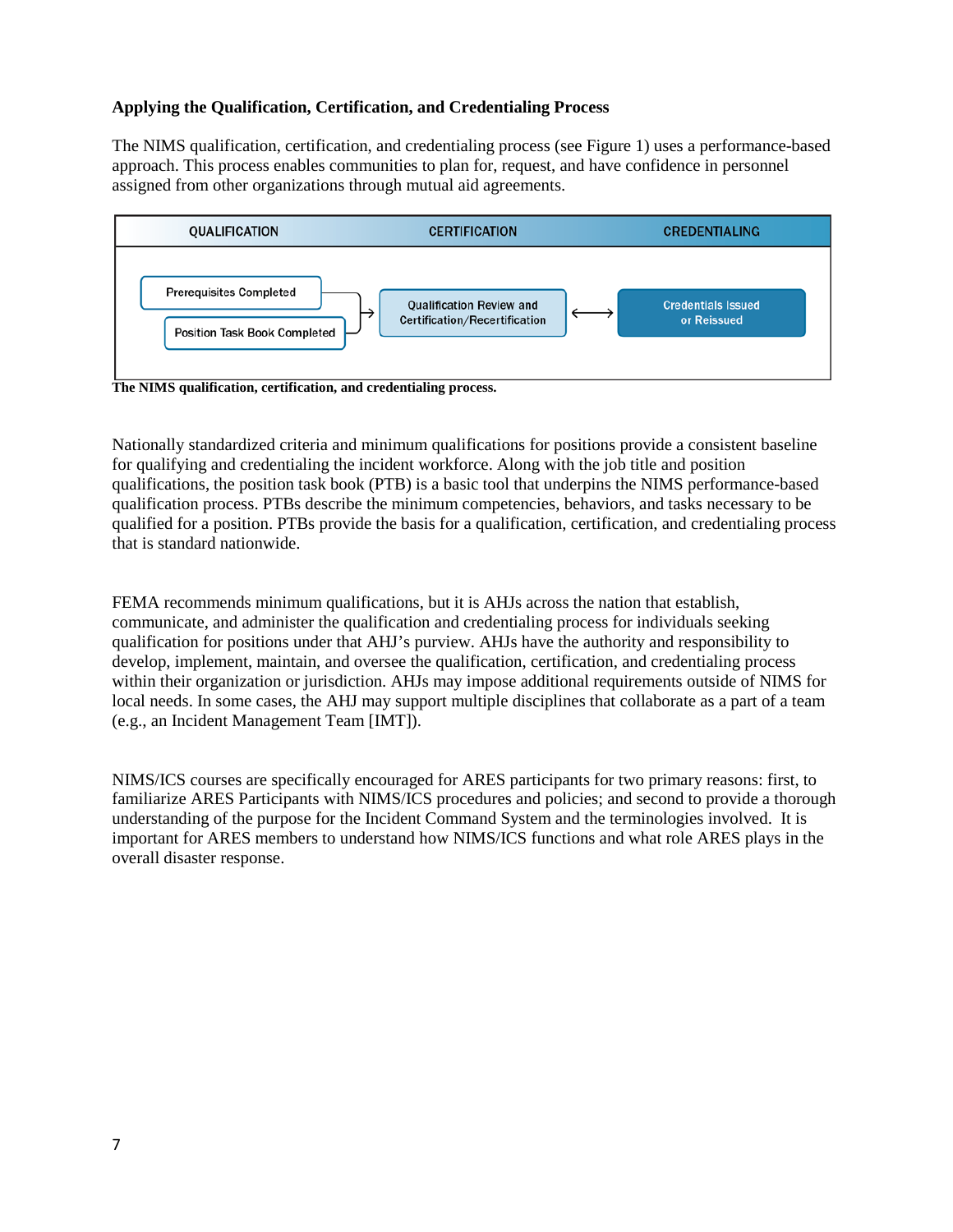## **ARES Staff Positions**

An ARES group, which is the local operational component of the ARES program, is guided under the direction of the Emergency Coordinator (EC). It is the EC who is most familiar with the needs of his or her community, familiar with the local hazards and threats, topography, weather expectations, natural resources, and available community resources. It is the EC who maintains contact with the public safety leaders, as well as partners and their leadership.

For these reasons, the Emergency Coordinator will serve as the leader of his or her group. Other ARES field organization appointees at the section and district level serve as resource providers for the local EC in fulfilling his or her mission.

All ARRL Field appointments are made by the respective Section Manager, who may choose to delegate that authority to the responsible Section Emergency Coordinator. References to the SEC making a field appointment assume appropriate approvals by the Section Manager.

The following job descriptions detail how these ARES positions work together for an effective organization.

## **Emergency Coordinator (EC)**

The ARRL Emergency Coordinator is the person responsible for the **ARES** group at the local level. Working with local community officials, the [Section Emergency Coordinator](http://www.arrl.org/section-emergency-coordinator) (SEC), and other field appointees, the EC leads his or her local ARES group through the planning, preparedness, and response phases.

#### *Requirements*

Technician-class license or higher; full ARRL membership, and achievement of Level 3 qualifications. (Must, within the period of 1 year, from the issuance of this document or appointment as EC, whichever comes later, or such further time period as authorized by the SM, complete all of the requirements for Level 3 qualification.)

### *Responsibilities*

- Promote and enhance the activities of the Amateur Radio Emergency Service (ARES) for the benefit of the public as a voluntary, non-commercial communications service.
- Manage and coordinate the training, organization, and emergency participation of interested amateurs working in support of the communities, agencies, or functions designated by the [Section](http://www.arrl.org/section-emergency-coordinator)  [Emergency Coordinator](http://www.arrl.org/section-emergency-coordinator) (SEC)[/Section Manager](http://www.arrl.org/section-manager) (SM).
- Establish viable working partnerships with federal, state, county, city governmental and/or private agencies in the ARES jurisdictional area that needs the services of ARES in emergencies.
- Identify and work collaboratively with local partners to assess how ARES can assist them with their mission, ensuring partners are aware of the limitations and capabilities of ARES.
- Develop detailed local operational plans, with partner agency officials in the jurisdiction that set forth precisely what expectations are during an ARES activation. Work jointly with partners to establish relationships based on mutual trust and respect. All matters involving recruitment and utilization of ARES participants are directed by the EC, in response to the needs assessed by the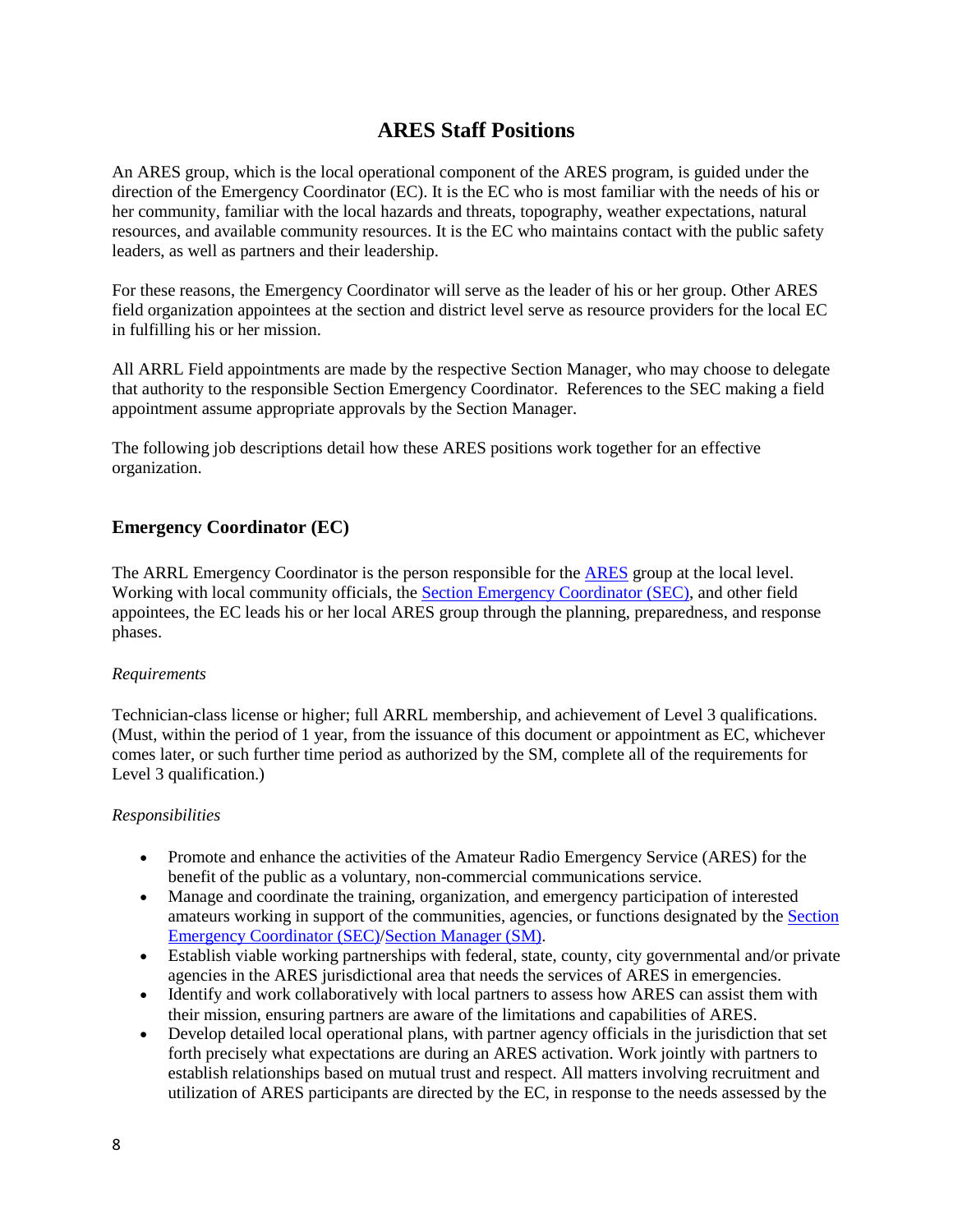agency officials. Technical issues involving message format, security of message transmission, disaster welfare inquiry policies, and others, should be reviewed and expounded upon in the ARES detailed local operations plans.

- Establish local communications networks that run on a regular basis, and periodically test those networks by conducting realistic drills.
- Work with the SEC and District Emergency Coordinators (DECs) to identify potential local shortcomings and define resources that may need to be drawn from adjacent ARES groups in support of a local emergency or disaster.
- Establish an emergency traffic plan, with welfare traffic inclusive, utilizing th[e National Traffic](http://www.arrl.org/nts-manual)  [System](http://www.arrl.org/nts-manual) (NTS) as one active component for traffic handling. Establish an operational liaison with local and section nets, particularly for handling welfare traffic in an emergency situation.
- Work with other Amateur Radio public service groups, organizations or programs to establish relationships of mutual trust and respect, and a coordination mechanism for the good of the public and Amateur Radio. The goal is to foster an efficient and effective Amateur Radio response overall.
- Work for growth in the local ARES program, making it a stronger, more valuable resource and hence able to meet more of the agencies' local needs.
- Actively use ARES Connect to manage group personnel, schedule events and generate activities reports with the SM and ARRL Headquarters. Promote use of ARES Connect among all ARES group participants. Provide timely reporting of emergency and public safety communications rendered in the Section for potential inclusion in ARRL media relations activities.

## **Assistant Emergency Coordinator (AEC)**

The ARRL Assistant Emergency Coordinator (AEC) is appointed at the option of the Emergency Coordinator (EC), to assist the EC with his or her local ARES group through the planning, preparedness, and response phases of the ARES mission at the local level.

#### *Requirements*

Technician-class license or higher and achievement of Level 1 qualifications. (Must, within the period of 1 year, from the issuance of this document or appointment as AEC, whichever comes later, or such further time period as authorized by the SM, complete all of the requirements for Level 1 qualification.)

#### *Responsibilities*

As defined and assigned by the EC in support of the EC's responsibilities described above.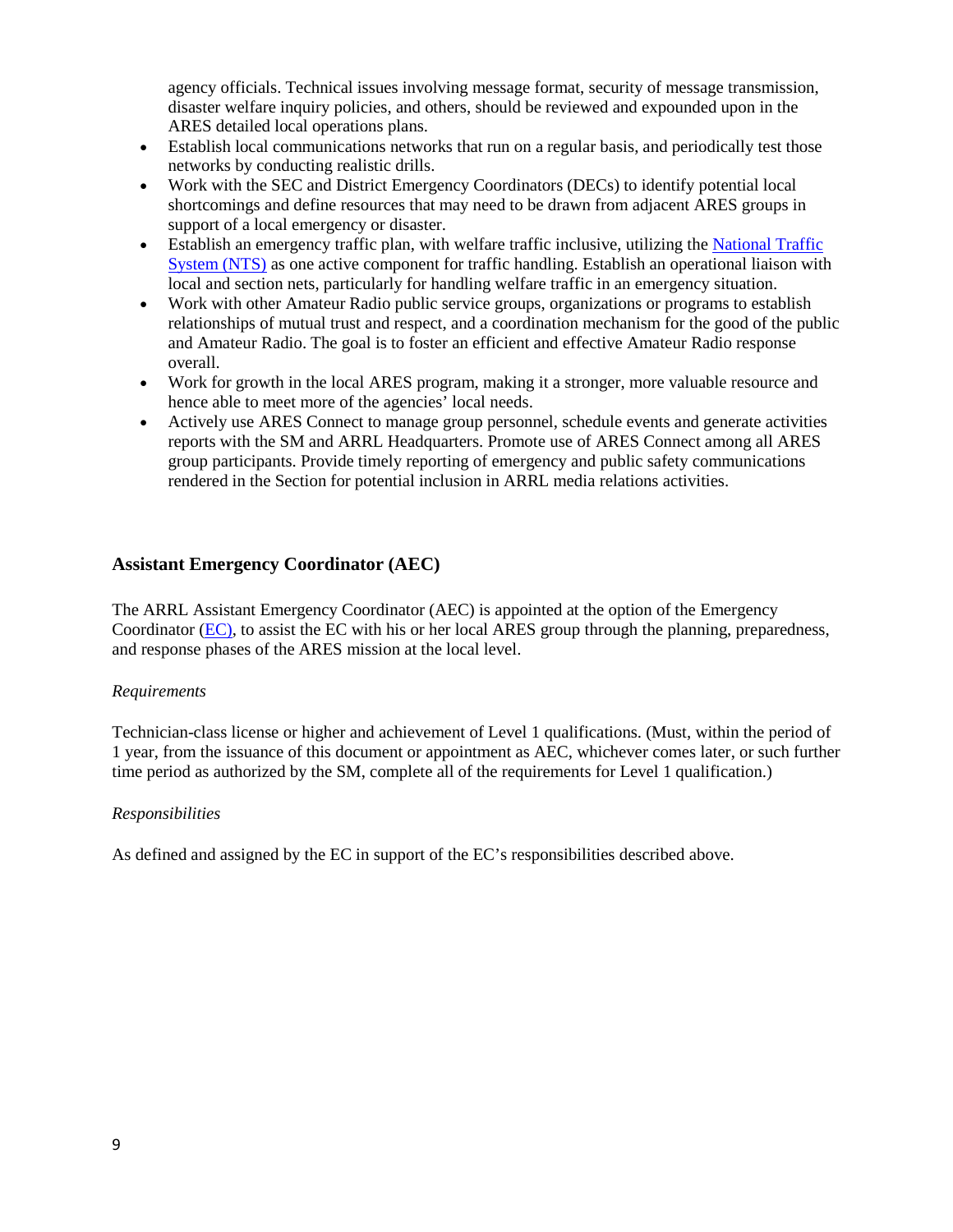### **District Emergency Coordinator (DEC)**

The ARRL District Emergency Coordinator (DEC) is appointed by the **Section Emergency Coordinator** (SEC) to support the efforts of local Emergency Coordinators (ECs) in the defined district. DEC Districts may be defined as geographical regions, areas of specialty, or similar organizational structures.

#### *Requirements*

Technician-class license or higher; full ARRL membership, and achievement of Level 3 qualifications. (Must, within the period of 1 year, from the issuance of this document or appointment as DEC, whichever comes later, or such further time period as authorized by the SM, complete all of the requirements for Level 3 qualification. )

#### *Responsibilities*

- Coordinate the training, organization, and emergency participation of Emergency Coordinators in the district of jurisdiction as may be defined by the Section Emergency Coordinator.
- Coordinate response efforts between local ARES groups and Amateur Radio networks within the area of jurisdiction.
- Act as backup for local areas without an Emergency Coordinator and assist in maintaining contact with governmental and other agencies within the area of jurisdiction.
- Provide direction in the routing and handling of emergency communications of either a formal or tactical nature, with specific emphasis being placed on welfare traffic.
- Recommend candidates for EC appointments to the SEC.
- Be fully conversant in National Traffic System (NTS) routing and procedures, and have a thorough understanding of the locale and role of all vital governmental and volunteer agencies that could be involved in an emergency.
- Actively use ARES Connect to manage group personnel, schedule events and generate activities reports with the SM and ARRL Headquarters. Promote use of ARES Connect among all ARES group participants. Provide timely reporting of emergency and public safety communications rendered in the Section for potential inclusion in ARRL media relations activities.

#### **Assistant District Emergency Coordinator (ADEC)**

The ARRL Assistant District Emergency Coordinator (ADEC) is appointed at the option of the Section Emergency Coordinator (SEC), to assist in the support of local District Emergency Coordinators (DECs) in a defined district. The ADEC is appointed to work closely with the DEC in all matters pertaining to emergency communications and the Amateur Radio Emergency Service (ARES®) on a Section-wide basis. There may be one or more ADECs in each Section of the ARRL Field Organization.

#### *Requirements*

Technician-class license or higher; full ARRL membership, and achievement of Level 3 qualifications. (Must, within the period of 1 year, from the issuance of this document or appointment as ADEC, whichever comes later, or such further time period as authorized by the SM, complete all of the requirements for Level 3 qualification.)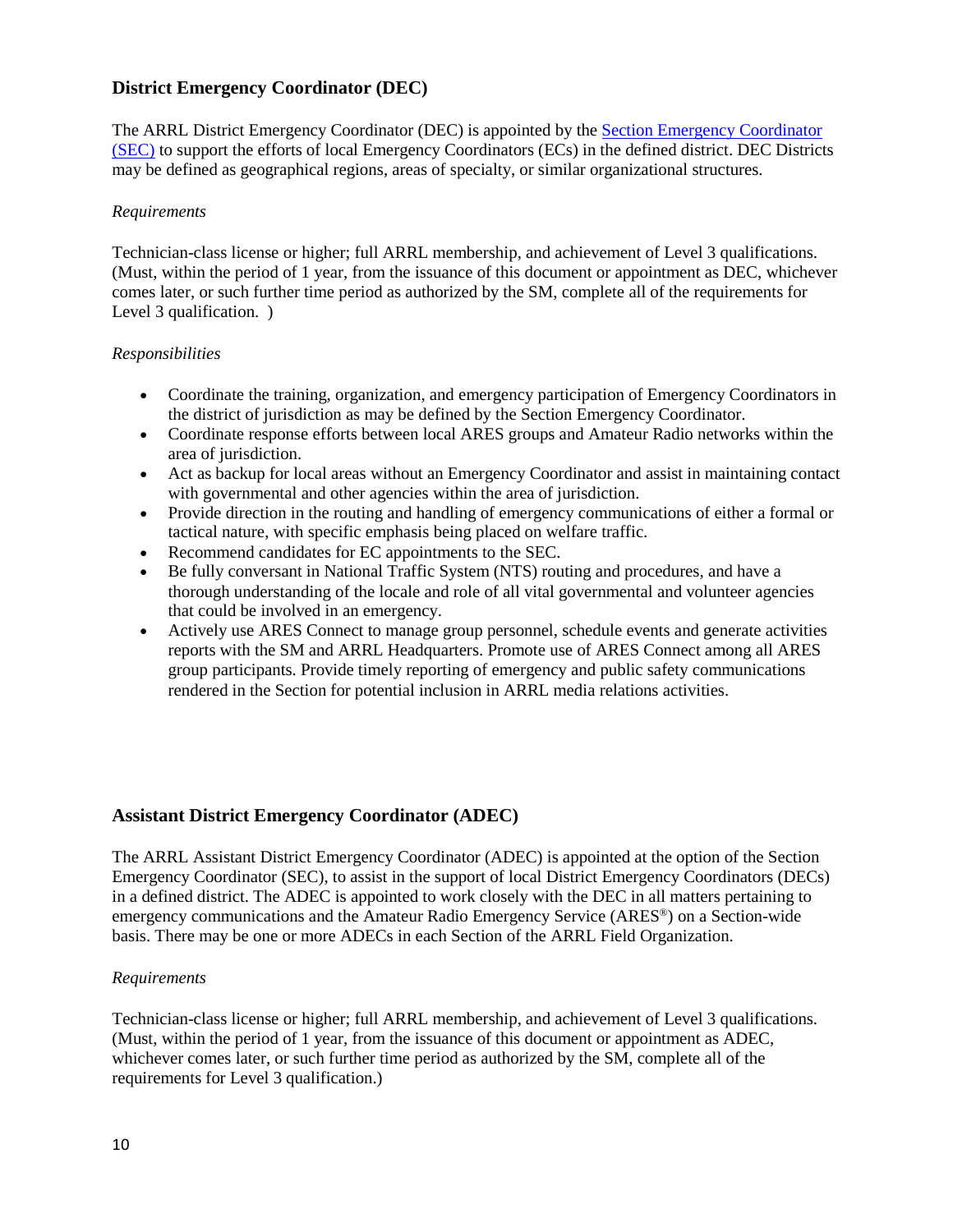### *Responsibilities*

- The Assistant [District](http://www.arrl.org/district-emergency-coordinator) Emergency Coordinator may serve as a general assistant to the District [Emergency Coordinator](http://www.arrl.org/district-emergency-coordinator) or as a specialist. That is, the ADEC may assist the District Emergency Coordinator with general leadership matters as the District Emergency Coordinator's alternate, or the ADEC may be assigned to handle a specific important function that does not fall within the scope of the duties of the District Emergency Coordinator's other assistants. The designated ADEC will act as the DEC in his or her absence or in emergency response operations to maintain continuity of leadership when 24-hour activity requires multiple shifts.
- The ADEC should be familiar with the Official Appointment Description for the ARRL District [Emergency Coordinator,](http://www.arrl.org/district-emergency-coordinator) which contains the fundamental responsibilities of the DEC.
- Actively use ARES Connect to manage group personnel, schedule events and generate activities reports with the SM and ARRL Headquarters. Promote use of ARES Connect among all ARES group participants. Provide timely reporting of emergency and public safety communications rendered in the Section for potential inclusion in ARRL media relations activities.

#### **Section Emergency Coordinator**

The Section Emergency Coordinator (SEC) is the assistant to the Section Manager [\(SM\)](http://www.arrl.org/section-manager) for emergency preparedness. The SEC is appointed by the SM to administer all matters pertaining to emergency communications and the [Amateur Radio Emergency Service](http://www.arrl.org/ares) (ARES®) on a Section-wide basis. There is only one SEC appointed in each Section of the ARRL Field Organization.

#### *Requirements*

Technician-class license or higher; full ARRL membership, and achievement of Level 3 qualifications. (Must, within the period of 1 year, from the issuance of this document or appointment as SEC, whichever comes later, or such further time period as authorized by the SM, complete all of the requirements for Level 3 qualification.)

#### *Responsibilities*

- Promote and encourage the development of local ARES groups.
- Advise the SM on all Section emergency policy and planning, including the development of a Section emergency communications plan.
- Cooperate and coordinate with the [Section Traffic Manager](http://www.arrl.org/section-traffic-manager) (STM) so that emergency nets and traffic nets properly route welfare traffic in disasters and emergencies. Cooperate and coordinate with other Section leadership officials.
- Recommend candidates for Emergency Coordinator and [District Emergency Coordinator](http://www.arrl.org/district-emergency-coordinator) appointments (and cancellations) to the Section Manager and determine areas of jurisdiction of each amateur so appointed. Verify that candidates meet training requirements. At the SM's discretion, the SEC may be directly in charge of making (and cancelling) such appointments.
- Promote ARES membership drives, meetings, activities, tests, procedures, etc., at the Section level.
- Serve in support of local ECs during a communications emergency; to ensure the local ECs have the necessary resources to sustain their mission.